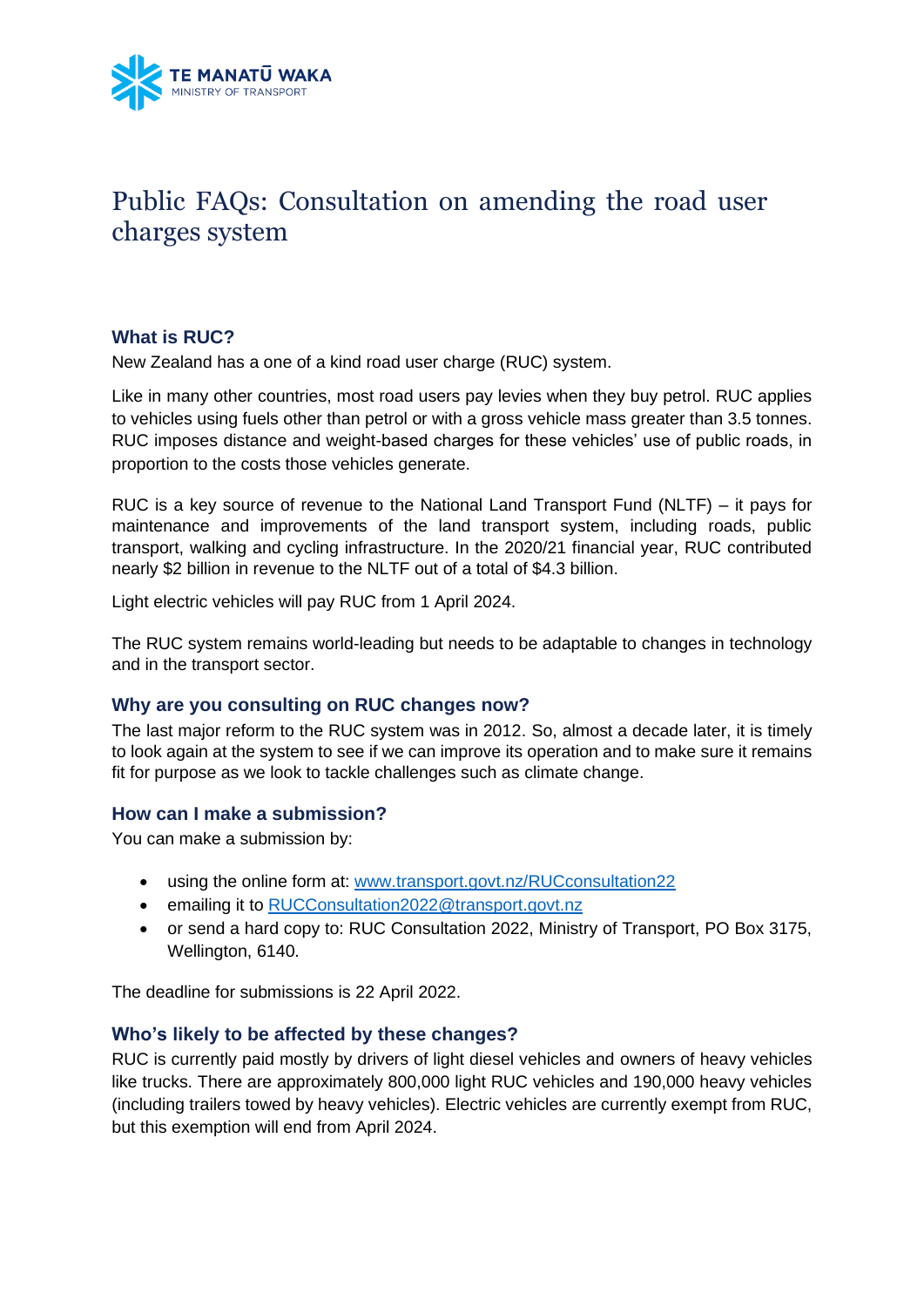

Some of the proposed changes would only affect a small number of motorists, such as changes to how CNG and LPG vehicles are charged, or those relating to overweight permits for heavy vehicles, or changes to the definition of mobile cranes.

However, because we are considering issues such as costs of congestion and noise pollution that affect more than just those paying RUC, and issues like the need to display paper licences for RUC and vehicle licences ('rego') we want to hear from a range of road users.

#### **What are topics are you seeking feedback on?**

The discussion document covers a wide range of issues with the current RUC system. These include if we should amend RUC legislation to support the uptake of low carbon fuels; if we should consider costs other than road wear and tear when setting RUC rates; and how we can simplify the RUC system for end users. We are also proposing a package of minor technical amendments to make the system work more efficiently.

## **I've thought of a new idea about RUC that is not in your document – can I make a submission on that?**

Yes, you are free to make a submission on any topic about RUC that you want. We are also open to new ideas about how to improve the RUC system.

# **Why do you need to amend the Road User Charges Act 2012 (the Act)?**

Electric vehicles are temporarily exempt from RUC to promote their uptake and there is interest in extending this exemption to vehicles powered by other low carbon fuels such as hydrogen, or possibly biofuels. We can't do this without changing the purpose of RUC to allow it to consider greenhouse gas emissions when setting RUC rates.

If we are going to make amendments to something as important as the purpose of the Act, we have also taken the opportunity to look at the Act's operations more thoroughly. We have identified a number of areas that could be improved through changing the legislation.

The RUC Act's focus is mostly on heavy vehicles. However, with the increase in the number of light diesel vehicles in the past decade and the expected increase in light electric vehicles (EV) in the next decade, it means that some parts of the Act are now out-of-date: this could become a problem for RUC customers. To prepare for when the vehicle fleet contains a greater proportion of EVs we need to consider whether changes are required to the Act.

# **Is making a submission the only chance I will get to be involved?**

No. Te Manatū Waka Ministry of Transport and Waka Kotahi NZ Transport Agency will consult on the discussion document's proposals until 22 April 2022. Subject to any COVID restrictions we plan to hold workshops and consult with stakeholders directly. If you would like to meet with us to discuss any of the issues, please email us at [RUCConsultation2022@transport.govt.nz.](mailto:RUCConsultation2022@transport.govt.nz)

We will continue to engage with stakeholders on the more complicated issues after the deadline if necessary.

Once we have conducted this first round of consultation, we will use the feedback on the Discussion Document, and from workshops and meetings, to prepare a package of potential changes to the RUC legislation. We will submit advice to the Government for consideration in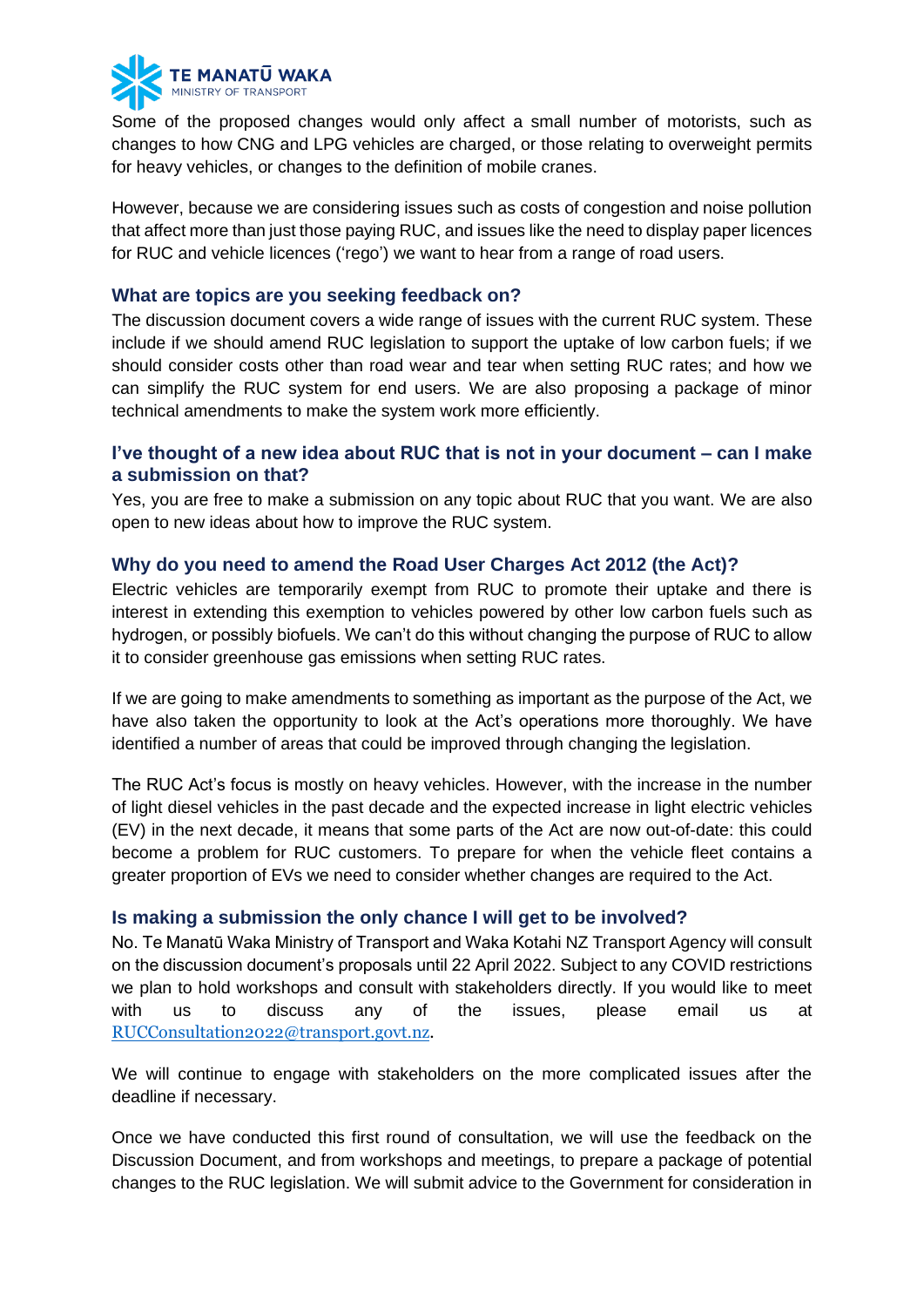

the second half of 2022. Once the Government has decided what changes it wants to make, there will likely be further consultation on the details of the proposals. Consultation will include through the Select Committee process for changes to the Act and through direct consultation for changes made to Regulations.

## **How will this change how RUC revenue is spent?**

Most of the proposals in the discussion document affect how the RUC revenue is collected, rather than how it is spent.

At present all revenue from RUC is part of the National Land Transport Fund (NLTF) and is mostly spent on land transport projects.

One of the proposed changes discussed in the document looks at whether additional charges should be included in RUC for matters like noise or air pollution, and congestion. If this change was agreed to, any new revenue could be used for a dedicated fund to address these problems. This would be a matter for consultation and would require a change to the RUC Act and the LTMA to enable this to occur.

See [How land transport is funded | Ministry of Transport](https://www.transport.govt.nz/about-us/what-we-do/queries/how-land-transport-is-funded/) for more information.

## **Do the proposals mean petrol vehicles will need to pay RUC?**

No. The Ministry of Transport is investigating whether we need to move petrol vehicles onto the RUC system at some point in the future, but that is not part of this Discussion Document.

See page 105 – 110 of the briefing on the [Future of The Revenue System Programme Work](https://www.transport.govt.nz/assets/Uploads/RequestFor37BriefingsPart2.pdf) for more information.

# **How would you recover costs from something like noise pollution from petrol vehicles if you were to include those costs in RUC for diesel and electric vehicles?**

It would depend on what the cost was and if vehicles using petrol were a major contributor to the costs. We are seeking views on how a charge could be levied fairly among fuel types as it would not be fair to only charge costs to diesel and electric vehicles for something like congestion, which is caused by all vehicles. One solution might be to only consider these types of costs for heavy vehicles as these are all required to pay RUC or they could be for all diesel vehicles where the primary concern is air pollution, for example. Petrol vehicles are not a major source of local air pollution.

#### **Are you proposing to make electronic logbooks mandatory?**

No. Work on the design and implementation of electronic logbooks is being conducted under the Road to Zero – Government's strategy to improve road safety. Ensuring drivers stay within their regulated driving hours is primarily a road safety concern. However, the technology that might be used for eRUC is very similar to that needed for an electronic logbook, both require knowing when the vehicle is moving. We did not want to consult twice on the technical specifications of potential devices, and any decision to require electronic logbooks would be made separately after a more thorough consultation process.